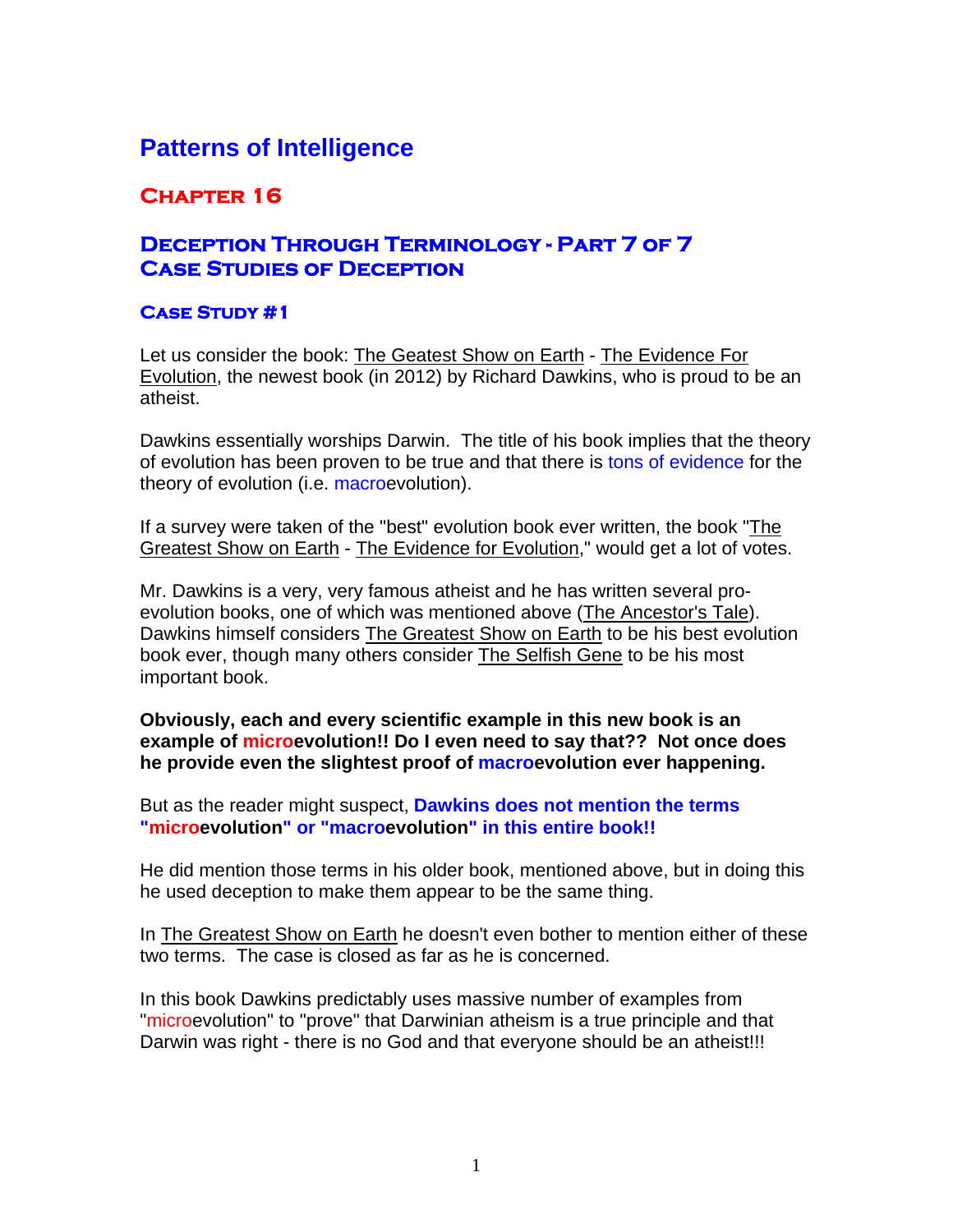All Dawkins had to do to accomplish his great deception was do away with the terms "microevolution" and "macroevolution" completely and use example after example of "microevolution," but use the term "evolution"!!!

In this new book he did not even bother to claim that microevolution and macroevolution meant the same thing.

This tactic allowed him to claim that there are many, many examples of Darwinian evolution (i.e. macroevolution) and that there is no God, all without discussing a single example of macroevolution!!

Here is a specific example of what Dawkins did.

On pages 116-133, inclusive, he talks about a very sophisticated and long-lasting set of experiments at Michigan State University designed by Dr. Richard Lenski. Indeed, I totally agree it was a very impressive set of experiments!!

These experiments involved the *Escherichia coli* bacteria, better known as the *E. coli* bacteria.

Dawkins calls these experiments "... a beautiful demonstration of evolution in action." (page 117) Note his use of the term "evolution."

In 1988, Dr. Lenski and his team started the experiments by putting a specific type of *E. coli* in 12 different flasks. A certain amount of "food" was put in each flask and every day a certain percentage of the surviving bacteria were taken out of the flask and put in a newly cleaned flask.

The purpose of the experiment was to watch how the size, eating habits, etc. of the bacteria changed over time in 12 isolated flasks. The changes in the 12 flasks were independent of each other because the bacteria were never moved from one of the 12 flasks to a different flask. They were always isolated from one another.

For more than 20 years, by the time Dawkins wrote his book, this experiment had been continuously going on every day (and it may still be going on).

All 12 of these groups of bacteria, over the years, increased in body size via natural selection (i.e. survival of the fittest), which is an example of microevolution. There were never any *new* genes or *new* DNA segments, only changed nucleotides (a "mutation" or "change" of a nucleotide, in this case, but never a new gene) during cell division.

One of the twelve "tribes" (as Dawkins called them) even gained the ability to digest citrate (which is related to the substance that makes lemons sour) as if it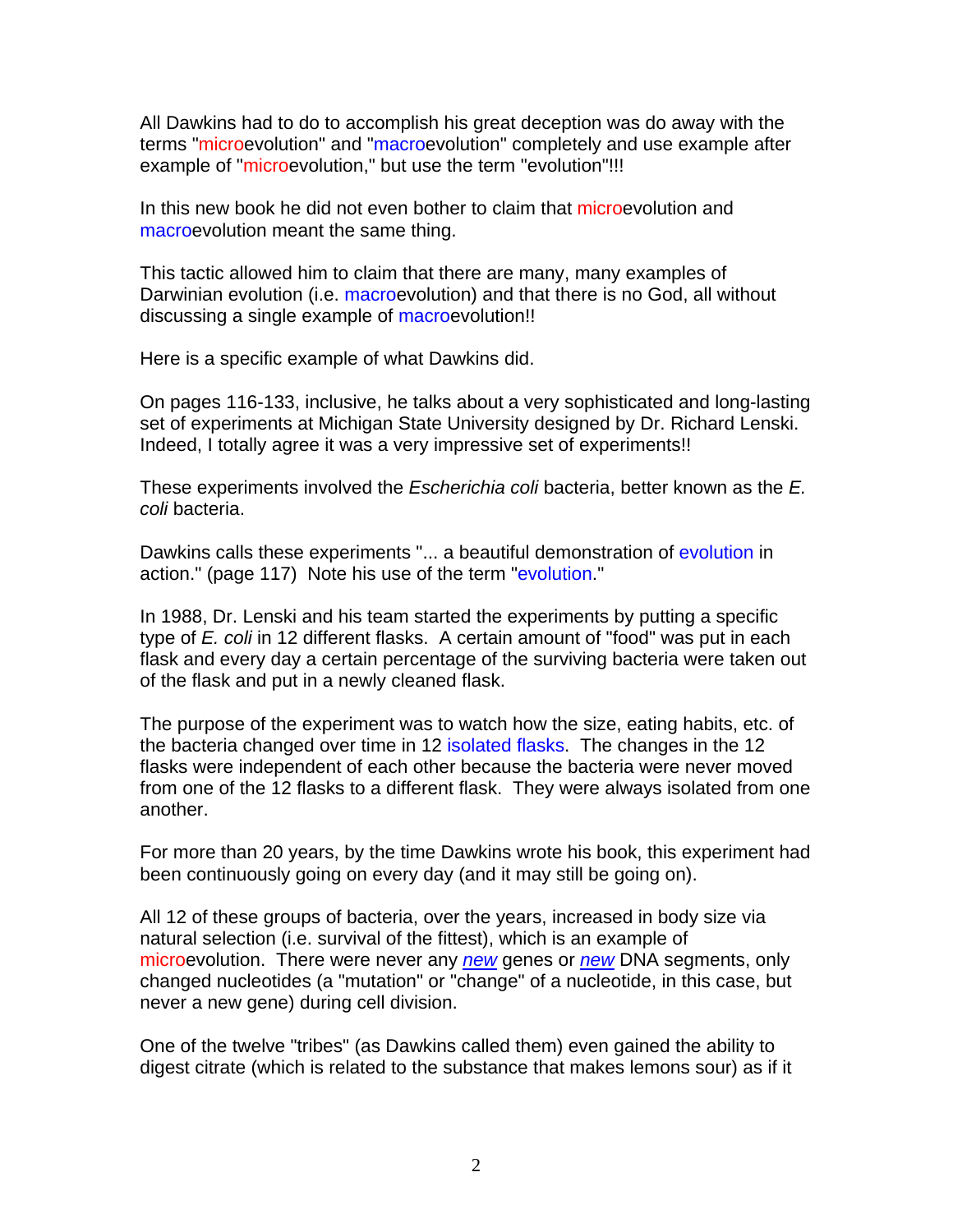was glucose. But as of press time, none of the other "tribes" was able to digest citrate.

The ability to digest citrate required a sequence of two specific mutations, rather than just one mutation, which is why only one group coincidently developed this trait.

**At no time was a new gene discovered**, only mutations/changes to specific nucleotides were detected.

Here is my point: in the eighteen pages Dawkins talked about these experiments, he used the terms: **evolution, evolutionary, evolutionist, evolving, evolve, or evolved: 47 times!!** 

He never used the terms "microevolution" or "macroevolution."

So what is wrong with him using a form of the term "evolution" so many times?

In the entire experiment there was *never, never, never any new (i.e. additional) genetic material*. There were no new genes, meaning there was no new DNA structure. No new species of bacteria were created. No macroevolution was observed.

So if no macroevolution was observed, why did Mr. Dawkins use variations of the term "evolution" so many times? And why did he think this experiment was an example of "evolution?"

Remember, in order for "evolution" to have created human DNA from the "first living cell," then many thousand times "new genetic information" or "new genetic material" had to form in our ancestor species (i.e. creating the assumed thousands of species, each with one or more new genes, on the phylogenetic tree that are between the "first living cell" and human DNA as claimed by evolution). Each new species must have at least one new gene, by definition (or it is not a new species according to my definitions)!!

No one observed any new genetic material during the Lenski experiments!! But microevolution was clearly observed because of "mutations" (in this context the term "mutation" simply means a nucleotide was changed to a different nucleotide so technically it was microevolution).

In other words, the experiments had absolutely nothing to do with macroevolution, which is true evolution. Every discovery made in the study was nothing but microevolution in action.

Guess how many times Dawkins used the term "microevolution" in these pages or in his entire book? As I just mentioned, the answer was zero.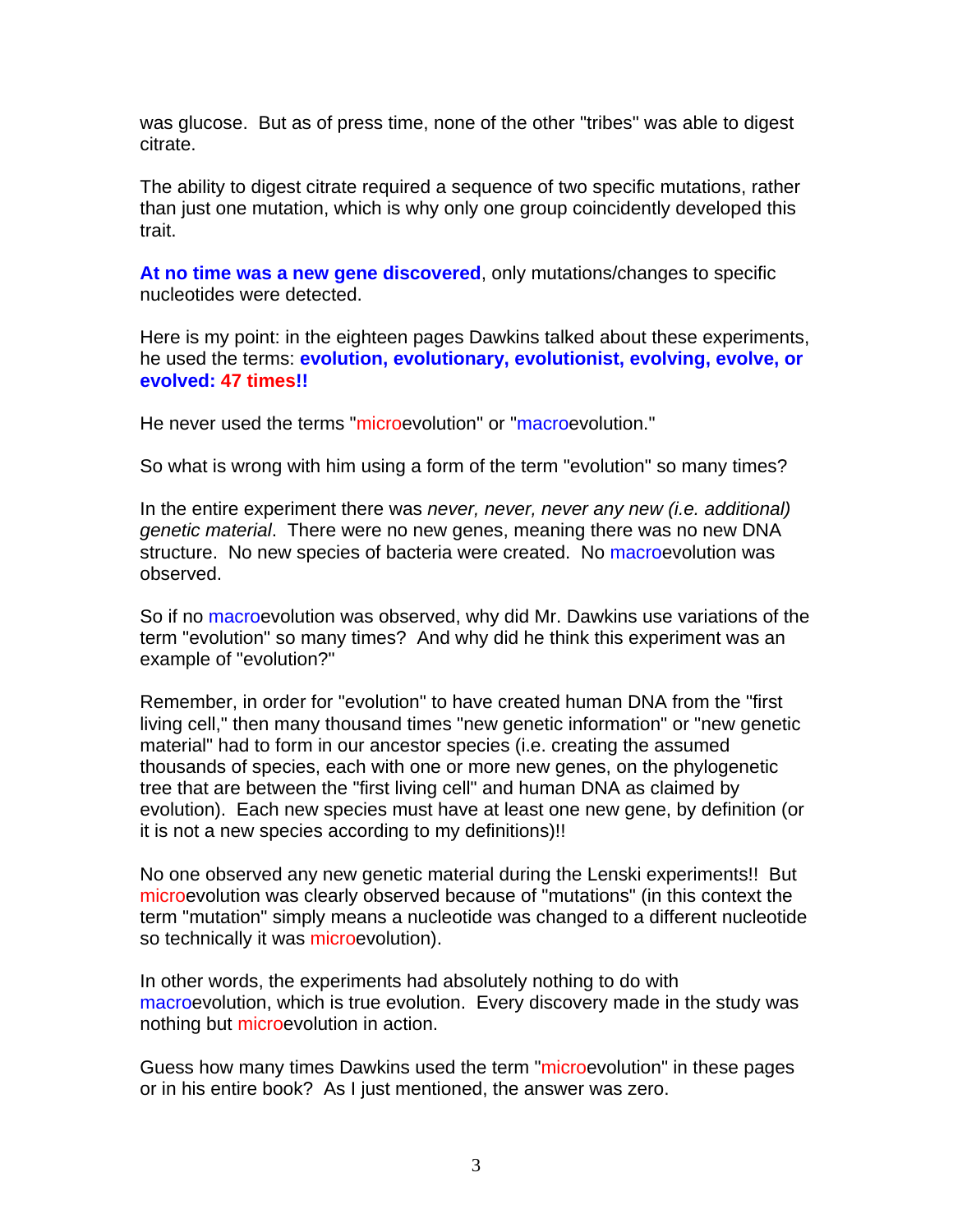In fact, if you look at the Index at the back of the book, there is not even a listing for the terms: microevolution or macroevolution!!

And that is precisely my point. Examples from "microevolution" were shown, but variations of the term "evolution" (implying macroevolution) were constantly used instead of the term "microevolution," which is the only thing that was observed!!

This example is typical of the approach of evolutionists. They use examples from microevolution to push the term "evolution" which students assume means "macroevolution."

But it is nothing but a deception.

This is why they want to do away with the terms microevolution and macroevolution and claim they are "creation scientist" terms!! They want to use examples of microevolution and claim they are examples of "evolution."

Almost all scientists, and perhaps all university scientists, use the term "evolution" instead of the more accurate term "microevolution," as Dawkins did.

Ponder this next statement over and over:

Evolutionists use examples from microevolution, but they use the term "evolution" instead of microevolution. But when the general public hears that scientists have proven "evolution" (i.e. which was really microevolution), they think that scientists have proven Darwin was right and that human DNA "evolved" from the "first living cell" and that God does not exist. But this would require a massive number of examples of true macroevolution, which has **never been observed**!! But this deception is a good way to get converts to atheism.

In short, students believe that Adam and Eve never existed and that God does not exist by the simple tactic of using very clever and very deceptive definitions!!

As if this weren't enough, Mr. Dawkins also ridiculed and insulted "creationists" several times, such as taking a poke at Andrew Schlafly.

It is interesting to note that Andrew Schlafly is an attorney, which likely means he has very good logic. Biologists must **not** have very good logic because they can't seem to keep their terminology straight!! But, of course, their ignorance is self-inflicted.

The student reading this book must get in the habit that any time a scientist claims they have "proof" or "evidence" of "evolution" to immediately ask if the scientist has proven that at least one new functional gene has been created by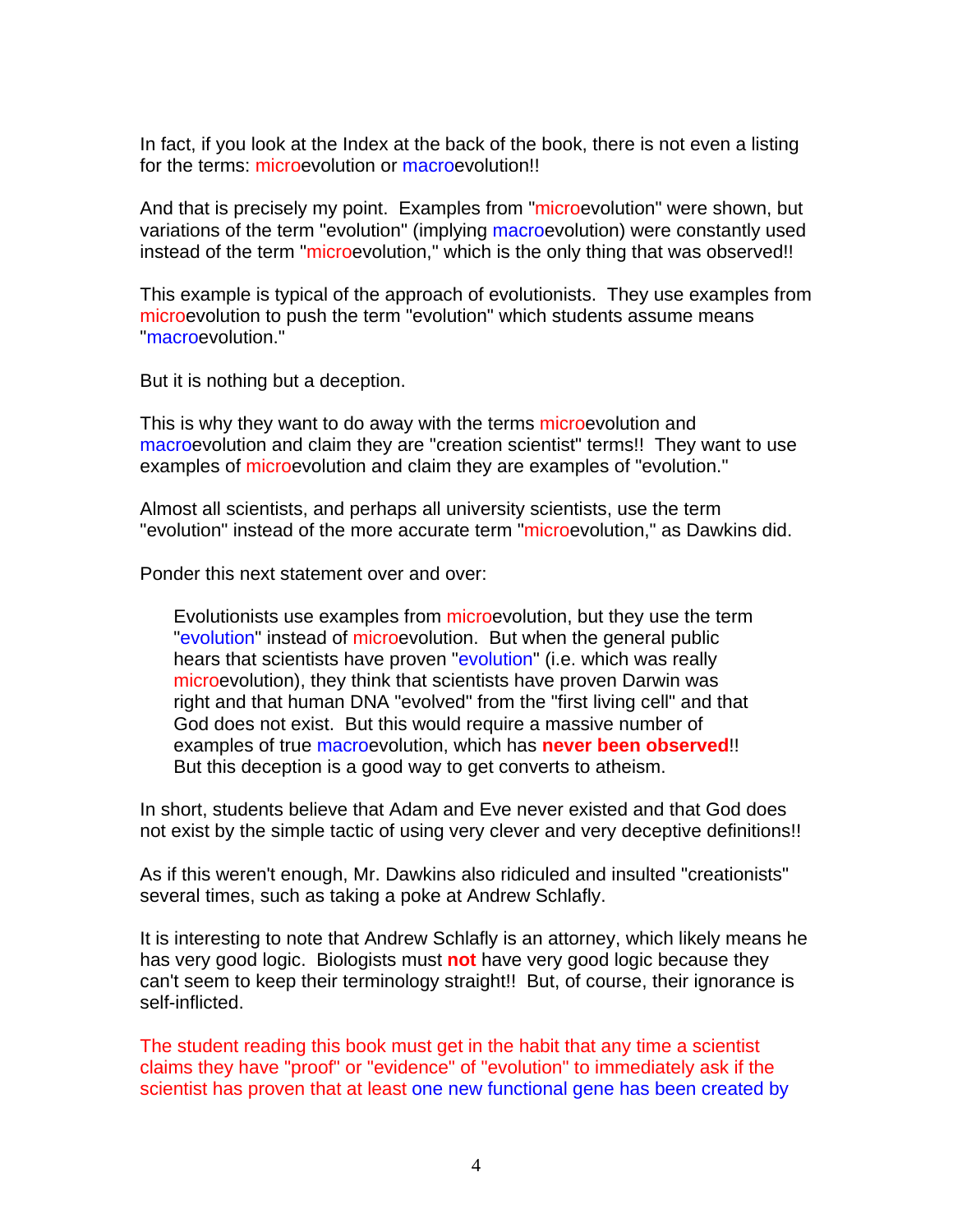random accidents to an existing DNA structure!!!! The answer will **never** be 'yes'. I will explain why this is impossible later in this book.

In fact, what Dawkins did is being done is every scientific journal, almost every biology classroom, etc. etc. every day.

All scientists had to do to "prove" the theory of evolution is true was eliminate the terms microevolution and macroevolution from the scientific dictionaries (or to pretend they mean the same thing, or that one is lots of examples of the other, when they do talk about them).

This gives them license to lie by using examples from microevolution but use the term "evolution." Presto - they had "proof" that Darwin was right and that there is no God without providing a single shred of scientific evidence!!!

No magician has ever done it better.

But as mentioned above, even if the theory of evolution was not mathematically absurd, and even if it was a true scientific principle, this fact would have absolutely nothing to do with whether God existed or not!! They are unrelated issues.

The theory of evolution is literally the most sophisticated and spiritually deadly deception in the history of the world!! It is a magic trick of terminology to create atheists out of nothing (i.e. out of zero scientific evidence).

### **Case Study #2**

Some years ago I watched a television show about research being done in Africa. The speaker constantly used the term "evolution." Not once did I hear her use the term "microevolution," yet microevolution is the only thing her scientists were researching.

She constantly indicated, over and over again, that the researchers she was working with had proven the theory of evolution. She also said that "evolution" was ongoing today and that humans are still evolving.

If she had used the term "microevolution" instead of "evolution," everything she said would have been true. But she was doing what is very, very commonly done and that is to deceive students into thinking that "evolution" (i.e. macroevolution) is true by talking about examples of microevolution, but using the term "evolution."

Not once did she talk about new genetic material (e.g. a new gene) or a new DNA structure.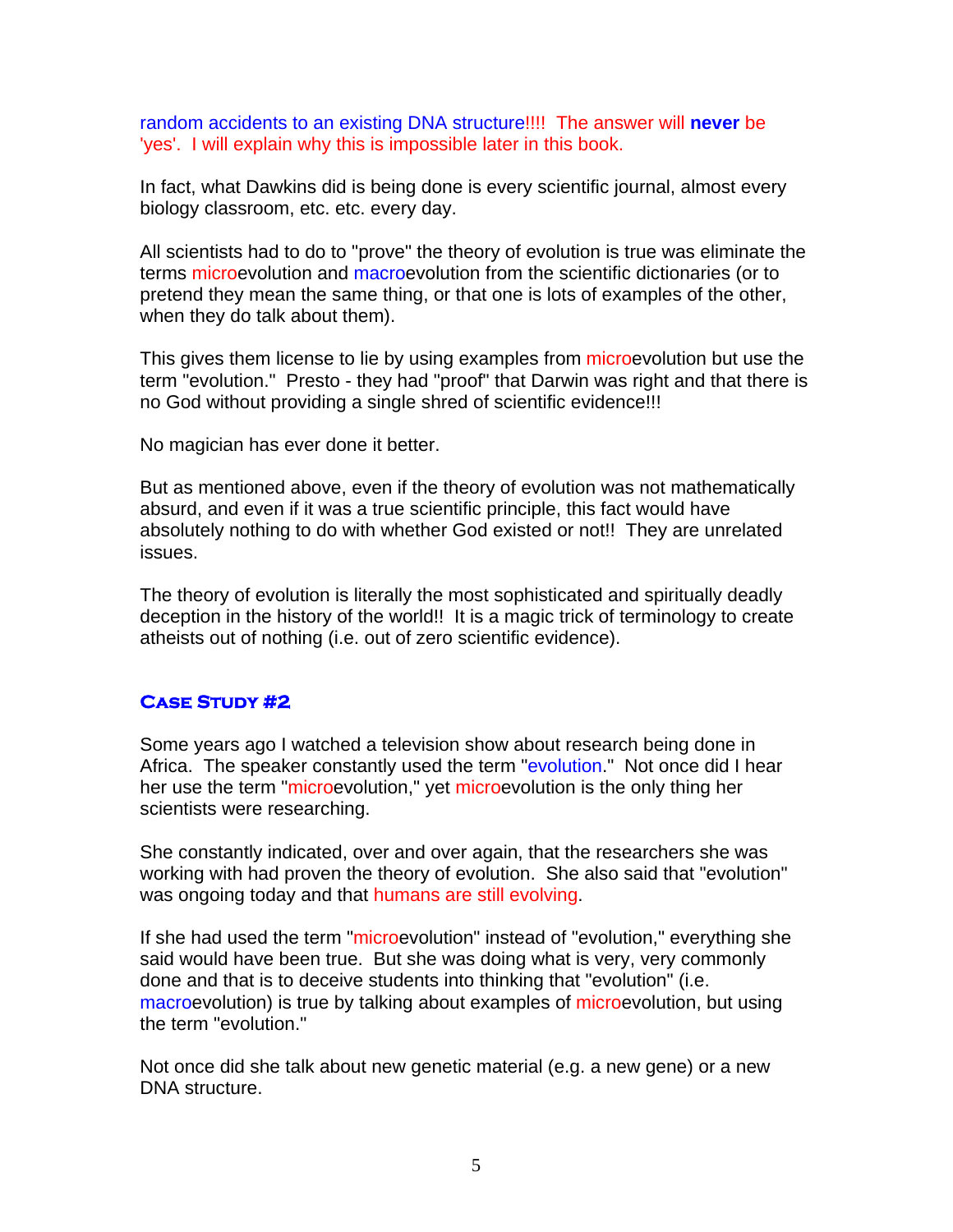Everything this lady talked about, that was scientifically verifiable, was nothing but microevolution. But she never used the term microevolution!!

What she did is as common as talking about bones among evolutionists.

Scientists have never, never, never proven that a single example of "macroevolution" has ever happened on this planet!!

This means that scientists have never, never, never proven a single example of "evolution" has ever happened on this planet!!

What scientists have seen is microevolution and then they pretend that the evidence of microevolution is evidence for evolution (i.e. macroevolution)!!

This is a lie!!! It is fraud at its worst because it is intentionally causing students to question their beliefs in God as taught by their parents and religious leaders.

The key to their deception is that when a student hears the term "evolution" they are thinking about Darwin." There are two flaws with this, and they are *intentional* flaws!!! First, Darwin never observed macroevolution. Second, no one else has ever observed macroevolution.

It is literally the greatest scam in the history of science (and there have been a lot of scams in science!!).

This is precisely why it is so critical to have a perfect understanding of these terms!!!

These seven chapters on the deceptions of evolutionists can be summarized in one sentence:

**"Evolutionists ignore the terms microevolution and macroevolution; or claim there is no difference between the terms microevolution and macroevolution; or that macroevolution is lots of examples of microevolution; then they use examples of microevolution to claim there are examples of "evolution." They use these tactics to get converts to atheism.** 

It is the most pernicious lie in the history of science. They use one lie to set up another lie.

Their subtle lies remind me of the words spoken by Alma the Younger to Zeezrom: